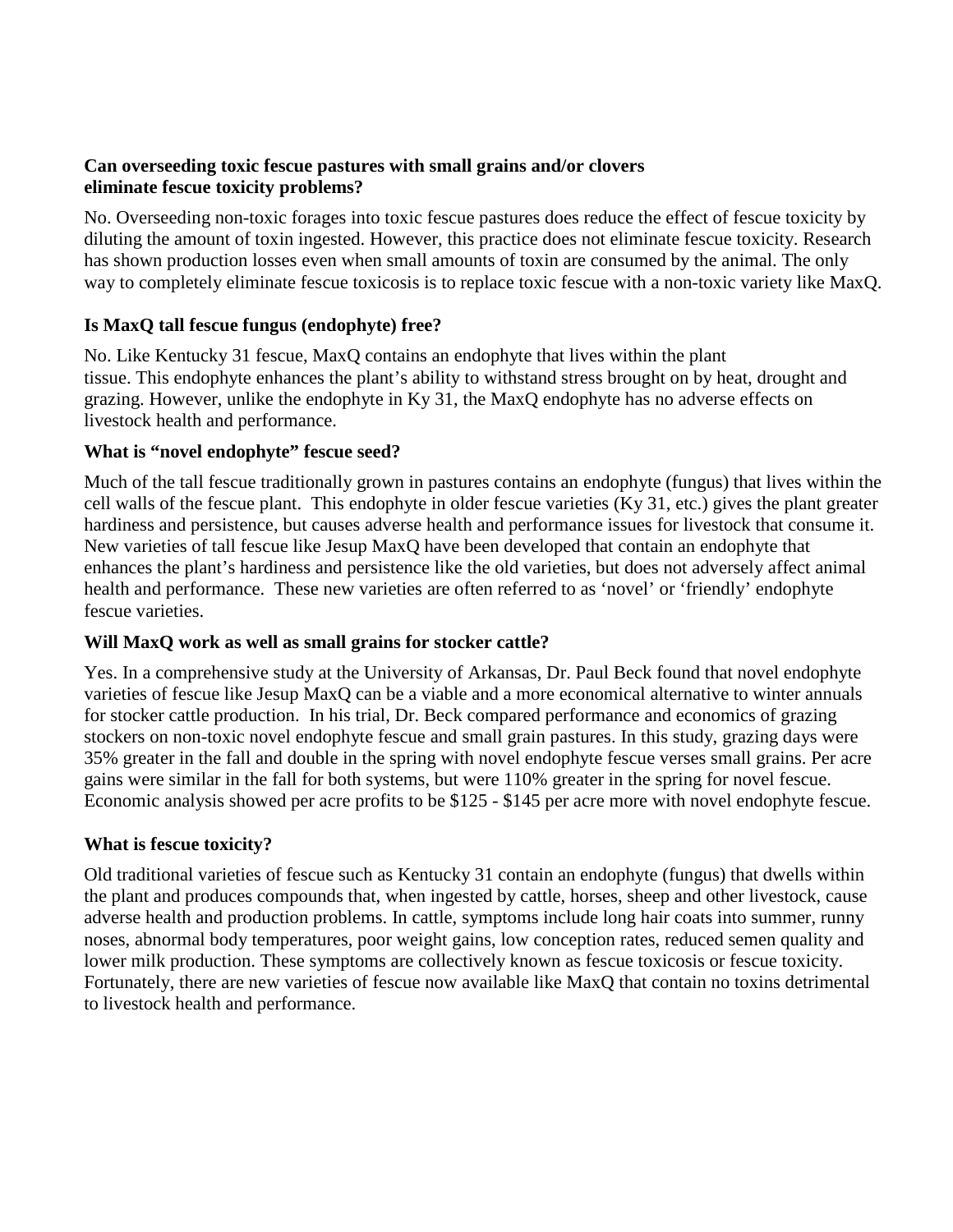### **Can newly established fescue pastures/hayfields be used the year of establishment?**

Yes. If establishment year weather is favorable, newly planted fescue can be grazed or hayed the first year. Grazing should not begin until plant growth reaches 6-8" in height. Do not graze below a 3" height or allow animals to trample the young seedlings during the year of establishment. If harvested for hay, adjust the mower to leave a minimum of 3" stubble height.

#### **Can MaxQ tall fescue be established with companion annual forage such as rye, wheat, clover, etc?**

For best results, Pennington recommends MaxQ be established alone. Annual grasses and clovers are aggressive competition for young fescue seedlings trying to become established.

#### **When can newly seeded fescue fields be safely sprayed with an herbicide to control broadleaf weeds?**

Product labels specify when a certain herbicide can be applied. Some herbicides can be applied once seedling fescue plants become fully tillered while others specify application only to well established plants. Refer to the individual herbicide label for application timing and rate information or contact your local farm supply dealer or university ag extension office for assistance.

### **Can bermudagrass and MaxQ be established together?**

This practice is discouraged. Establishment seasons, fertilization times and management schemes for these two forages are quite different. Trying to establish a suitable pasture mix of these two forages would be difficult and most likely result in the failure of one or the other.

#### **When can grazing begin on newly established MaxQ pastures?**

Many factors affect this including planting date, method of planting (overseeded vs. prepared seed bed), fertilization, weather, etc. In general, fescue seedlings do not emerge and grow as quickly as annual grasses. As such, farmers should not plant fescue thinking it will replace small grain grazing in the establishment year. MaxQ can be grazed once growth reaches 6-8 inches in height, the plants are well anchored in the ground and the soil under hoof will adequately hold up the animal grazing it without punching out holes in the pasture from wet conditions. Once grazing is initiated, it should not be grazed below a height of 3 inches during the year following planting.

#### **Will the toxic endophyte found in KY31 tall fescue contaminate a neighboring field of MaxQ due to its close proximity?**

No. The endophyte is safe within the plant and cannot be transmitted from plant to plant. Endophyte is not preset in pollen, the soil or juices of the plant. It is only mobile through the seed.

#### **When renovating a pasture should existing toxic fescue like KY 31 be killed prior to planting MaxQ tall fescue?**

Yes. The endophyte found in old KY 31 pastures produces toxic side effects that reduce animal performance. The only way to completely rid the pasture of these harmful side effects is to eliminate 100% of the toxic fescue.